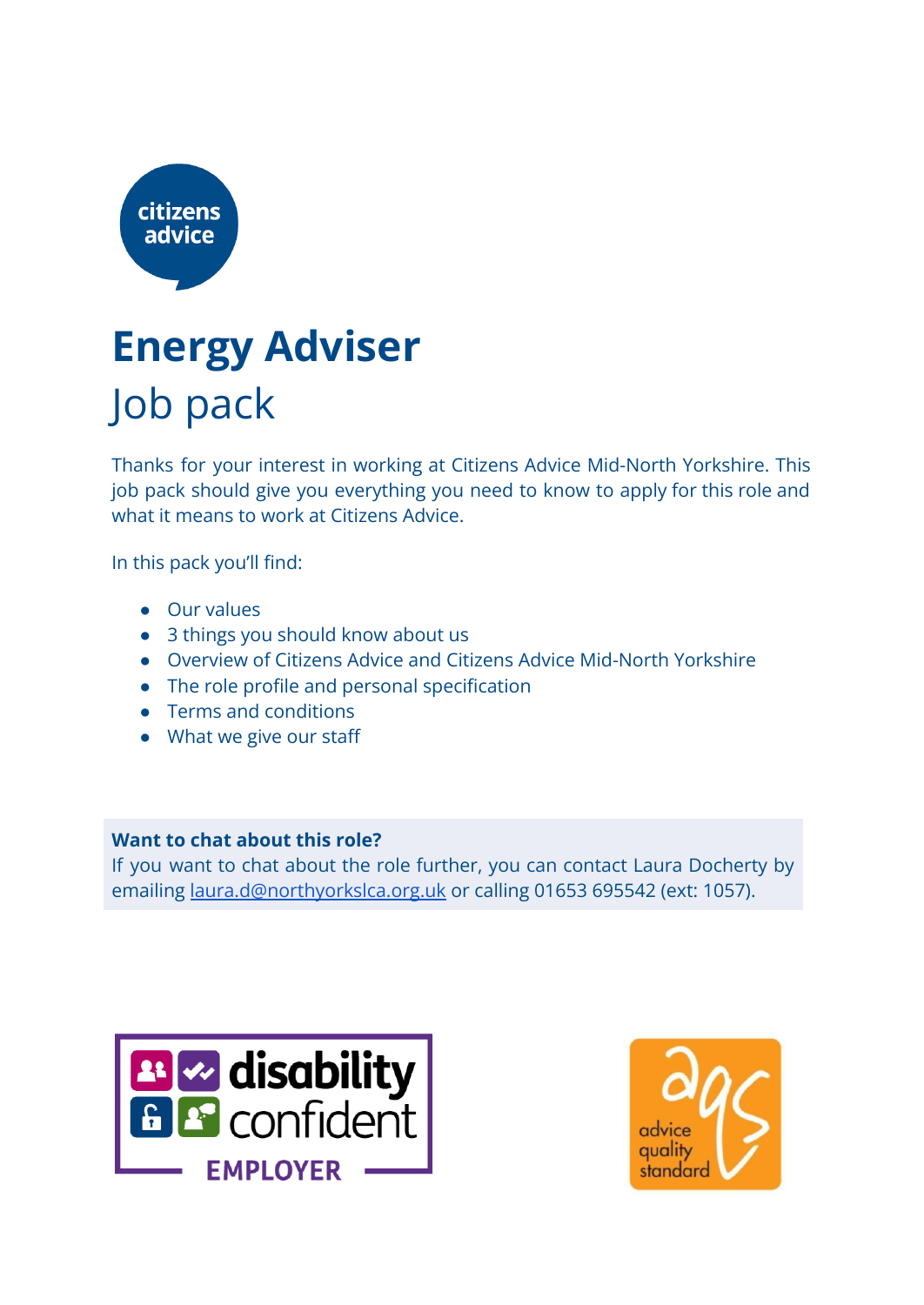

**We're inventive.** We're not afraid of trying new things and learn by getting things wrong. We question every idea to make it better and we change when things aren't working.

**We're generous.** We work together, sharing knowledge and experience to solve problems. We tell it like it is and respect everyone**.**

**We're responsible.** We do what we say we'll do and keep our promises. We remember that we work for a charity and use our resources effectively.

### **3 things you should know about us**

**1. We're local and we're national**. We have 6 national offices and offer direct support to people in around 300 independent local Citizens Advice services across England and Wales.

**2. We're here for everyone.** Our advice helps people solve problems and our advocacy helps fix problems in society. Whatever the problem, we won't turn people away.

**3. We're listened to - and we make a difference.** Our trusted brand and the quality of our research mean we make a real impact on behalf of the people who rely on us.

### **How Citizens Advice Mid-North Yorkshire Citizens Advice works**

We deliver our service from offices based in Northallerton, Malton, Richmond, Selby, Skipton, Harrogate, Scarborough and Whitby as well as a number of outreach locations and from our Advice Bus and Van. We give advice face to face, over the phone, and via web chat and email. We help around 20,000 people a year on all types of issues. We are an independent charity raising all our own money, and each of our offices has its own identity within the local community.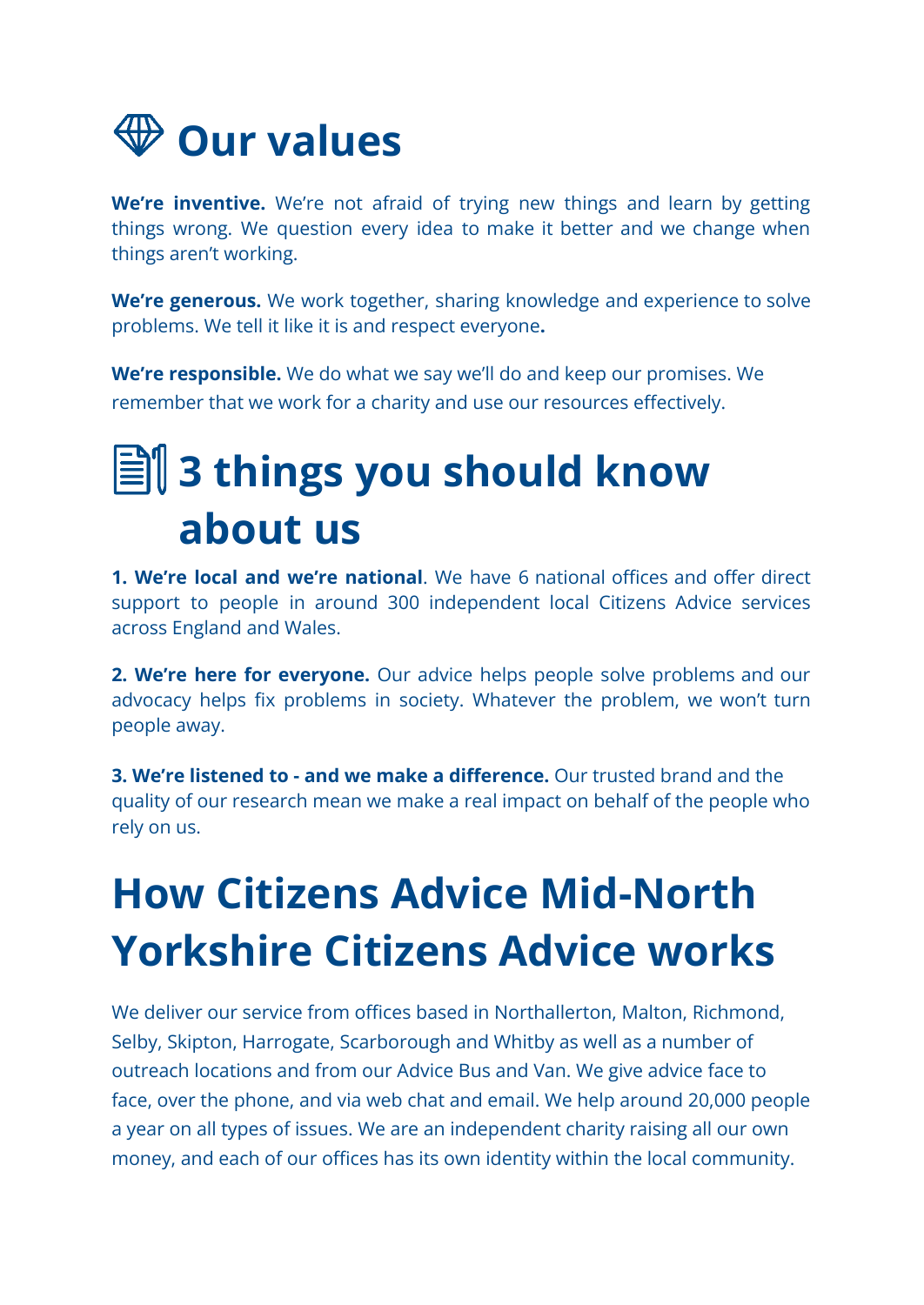### **Overview of Citizens Advice**

The Citizens Advice service is made up of Citizens Advice the national charity - and a network of around 300 local Citizens Advice members.

This role sits within our network of independent charities, delivering services from

- over 600 local Citizens Advice outlets
- over 1,800 community centres, GPs' surgeries and prisons

They do this with:

- 6,500 local staff
- over 23,000 trained volunteers

Our reach means 99% of people in England and Wales can access a local Citizens Advice within a 30 minute drive of where they live.

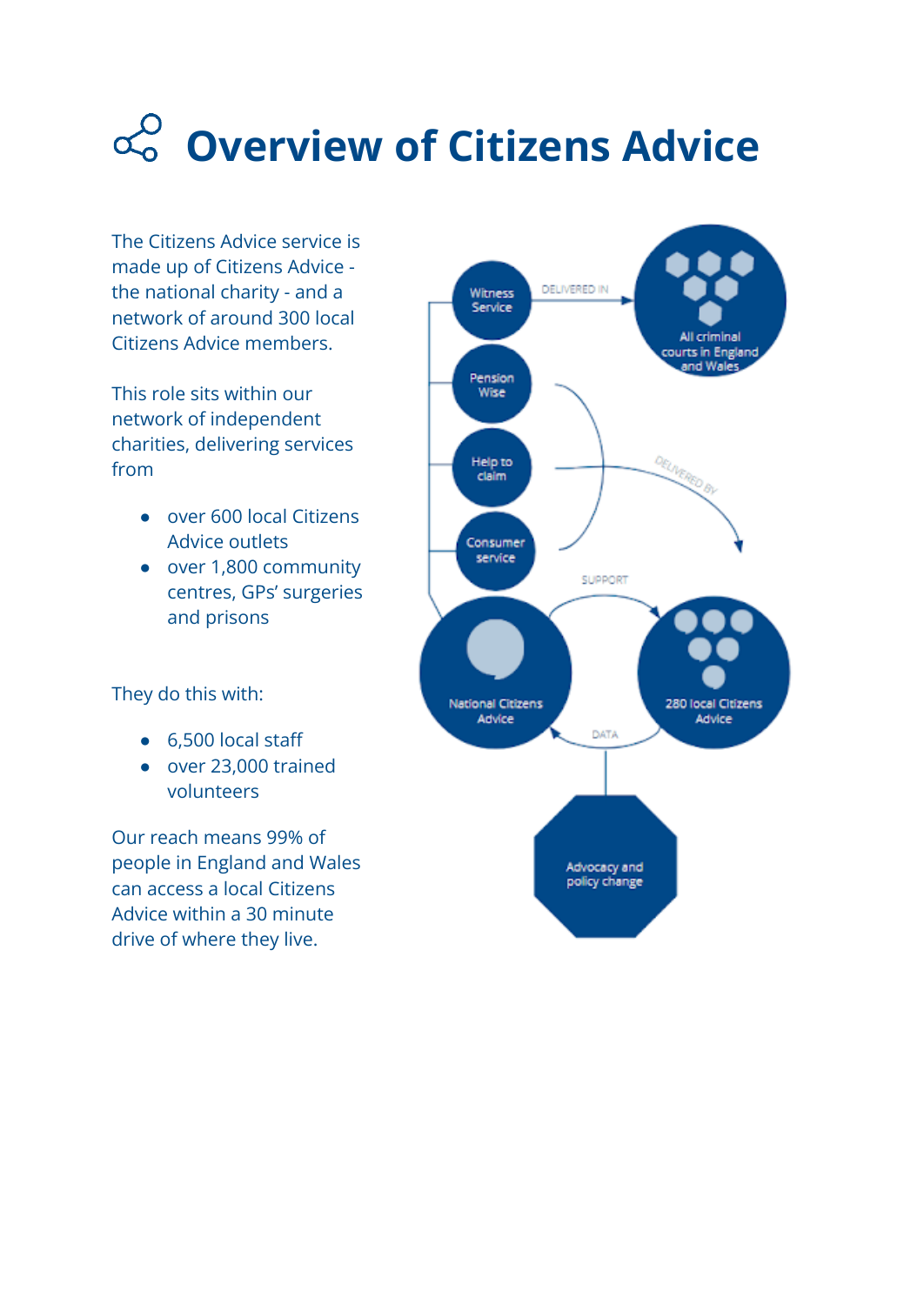# **The role**

The Energy Adviser will provide advice on all aspects of energy in order to address fuel poverty. They will deliver budgeting support and help clients to switch suppliers, advising on ways to be energy efficient, keep homes warm and save money.

## **Role profile**

#### **Advice giving**

- Interview clients using sensitive listening and questioning skills in order to allow clients to explain their problem(s) and empower them to set their own priorities.
- Use Citizens Advice and other trusted resources to find, interpret and communicate the relevant information
- Research and explore options and implications so that clients can make informed decisions
- Act for the client where necessary by calculating, negotiating, drafting or writing letters and telephoning
- Negotiate with third parties such as statutory and non-statutory bodies as appropriate
- Ensure that work reflects and supports the Citizens Advice service's equality and diversity strategy
- Maintain detailed case records for the purpose of continuity of casework, information retrieval, statistical monitoring and report preparation.
- Complete required training to comply with quality assurance processes.

#### **Research and Campaigns**

- Assist with research and campaigns work by providing information as appropriate and through involvement in campaigns such as Big Energy Saving Week
- Alert clients to research and campaign options
- Keep up to date with legislation, policies and procedures and undertake appropriate training.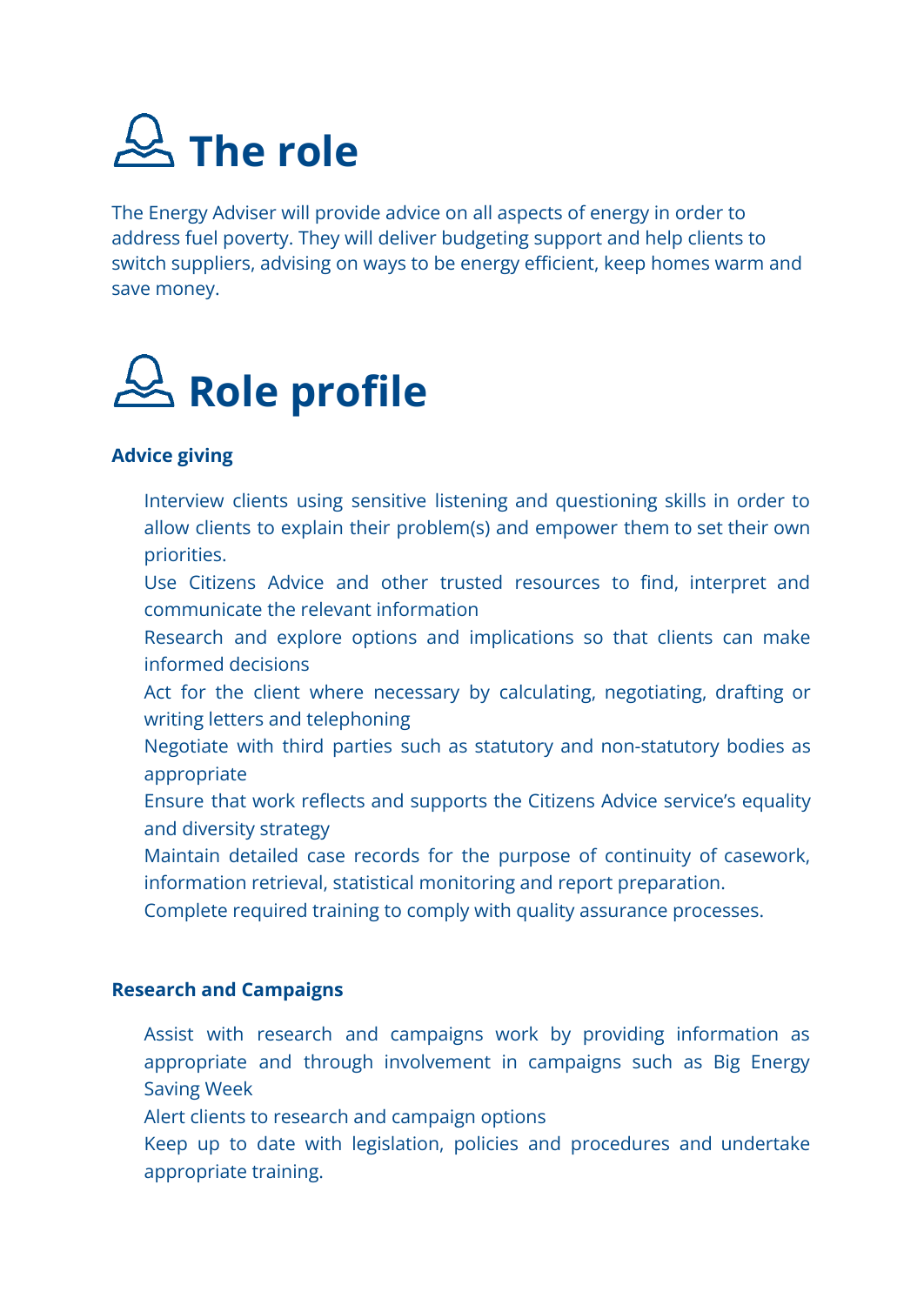#### **Administration**

Prepare for and attend relevant internal and external meetings Use IT for accurate case recording of information and funding requirements, record keeping and document production Ensure that all work conforms to our office manual, the Advice Quality

standard and other funding requirements.

#### **Other**

Carry out any task that may be within the scope of the post to ensure the effective delivery and development of the service.

### **Person specification**

#### **Essential**

- 1. Be able to commit to, and work within, the aims, principles and policies of the Citizens Advice service
- 2. Have experience of giving advice on energy related matters or be able to demonstrate relevant transferable skills
- 3. Demonstrate an understanding of issues affecting society and the implications of these on the client and the service
- 4. Have excellent interpersonal skills and the ability to interview clients using sensitive listening and questioning skills to get to the root of issues and empower clients, whilst maintaining structure and control of meetings
- 5. Ability to research, analyse and interpret complex information, produce and present clear reports verbally and in writing, and check accuracy of calculations
- 6. Ability to give and receive feedback objectively and sensitively and a willingness to challenge constructively
- 7. Ability to systematically manage a varied workload, prioritise and meet deadlines under pressure
- 8. Ability to use IT systems and electronic resources in the provision of advice, administrative support and in the preparation of reports.